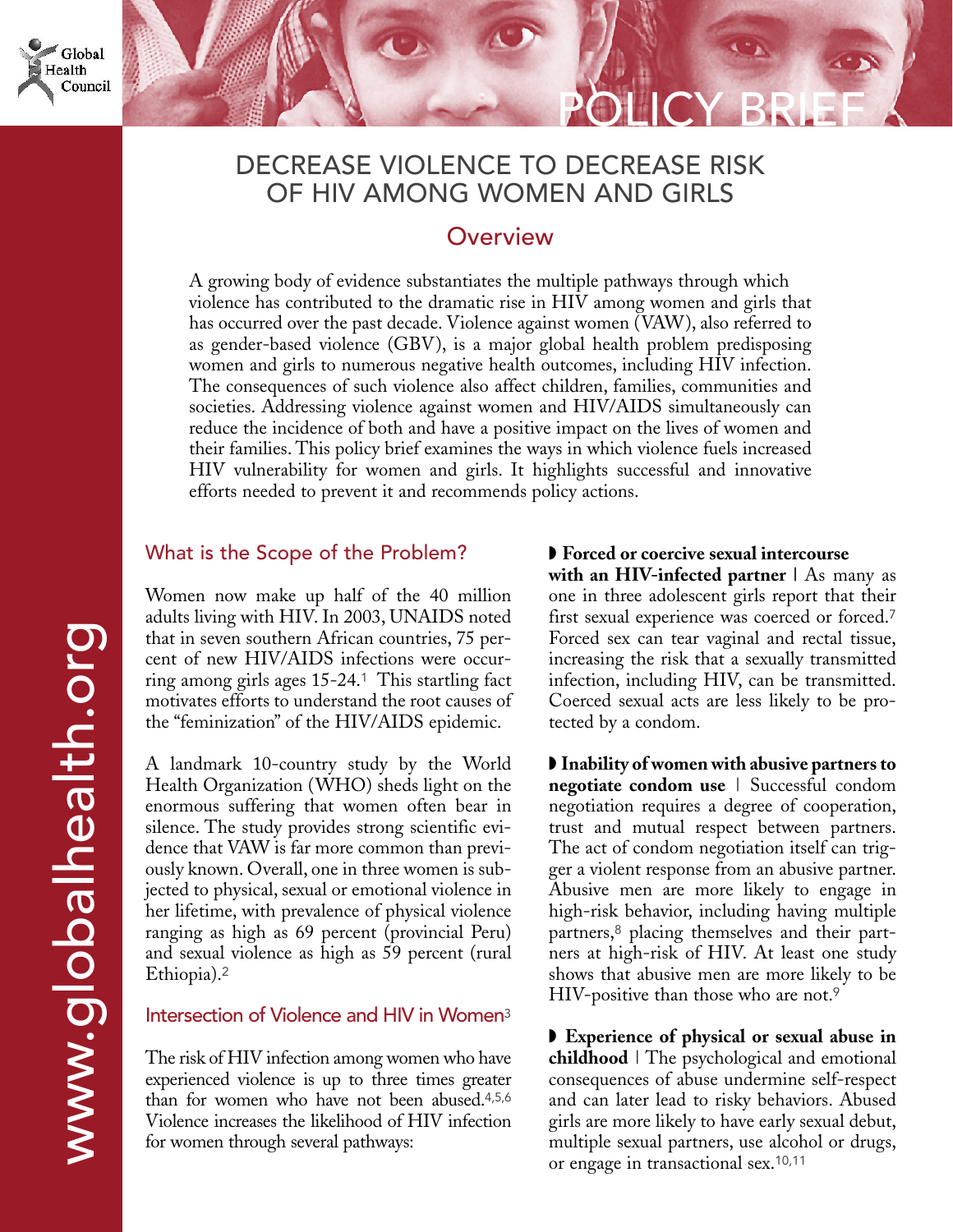◗ **Exploitation of girls and women by older men, including transactional sex and trafficking**.<sup>12</sup> Often violence or the threat of violence is used as a means of control, rendering women unable to leave dangerous relationships.

Where marital rape is not recognized and where women have limited access to medical care, legal services or protection, these factors combine with longstanding social and cultural norms of female submission and silence to foster an environment that is favorable to the rapid spread of HIV through families and communities. HIV-positive women report significantly more episodes of sexual and physical violence than women who are not HIV infected.<sup>13</sup>

#### How Does Violence Interfere with the Success of HIV/AIDS Prevention, Care and Treatment Programs?

Only one in 10 HIV-positive persons is aware of his/her status; and for women with abusive partners, fear is a legitimate impediment to becoming tested or disclosing test results. A WHO review of voluntary counseling and testing (VCT) studies showed that many women did not disclose test results to their partners. Among women who did disclose their HIV status, up to 45 percent experienced a violent reaction from their partners.<sup>14</sup>

Fear of violence from a male partner is a major factor in preventing broader uptake among pregnant women of VCT to determine HIV status or drugs that could prevent mother-to-child transmission of HIV.<sup>15</sup> Women who fear violence may also forgo seeking treatment for opportunistic infections, or obtaining antiretroviral therapy.

#### Economic/Societal Cost

The economic consequences of VAW in developing countries are largely unknown, and the WHO violence study did not provide estimates. In the United States, adult rape and sexual assault alone are estimated to result in a loss of \$127 billion annually.<sup>16</sup> Costs are difficult to measure due to high rates of underreporting and the complexity of capturing the full economic and social ramifications of violence.

Violence Prevention Saves Lives and Money

Nevertheless, the U.S. Violence against Women Act (VAWA), passed in 1994, has more than paid for itself by reducing the social costs of violence. VAWA-I authorized \$1.6 billion over five years to increase penalties for perpetrators, implement national domestic violence reduction programs, and improve resources for police, prosecutors and service providers. A cost-benefit analysis showed that fatal and nonfatal assaults against women declined during this period, contributing to a savings of \$14.8 billion.<sup>17</sup>

### A Multi-Pronged Approach is Needed to Break the HIV and VAW Connection

#### Work with Men and Boys

Men who hold rigid views about gender and the role of men are more likely to commit violence against women.<sup>18</sup> Global action is under way to prevent perpetrators from further violence and to enable abused women to lead more healthy and productive lives.<sup>19</sup> Strategies include working with boys and young men before they become abusive. Several key programs addressing men and boys include:

◗ **The White Ribbon Campaign for Men Working to End Violence against Women |** Based in Toronto, Canada, this educational effort works in 47 countries, sensitizing men to their own behaviors and actions, and challenging their assumptions of gender dominance. www.whiteribbon.ca

◗ **Men as Partners (MAP) Program |** Begun by Engenderhealth and Planned Parenthood Association of South Africa, MAP helps men change attitudes and behaviors that jeopardize their own and their partners' health through workshops, community education, mobilization, and improved quality and availability of HIV services.<sup>20</sup> www.engenderhealth.org

◗ **Coaching Boys into Men Campaign** | The Family Violence Prevention Fund involves an innovative public media campaign to engage fathers in discussing and educating their sons about violence against women, and encouraging mutual respect. www.endabuse.org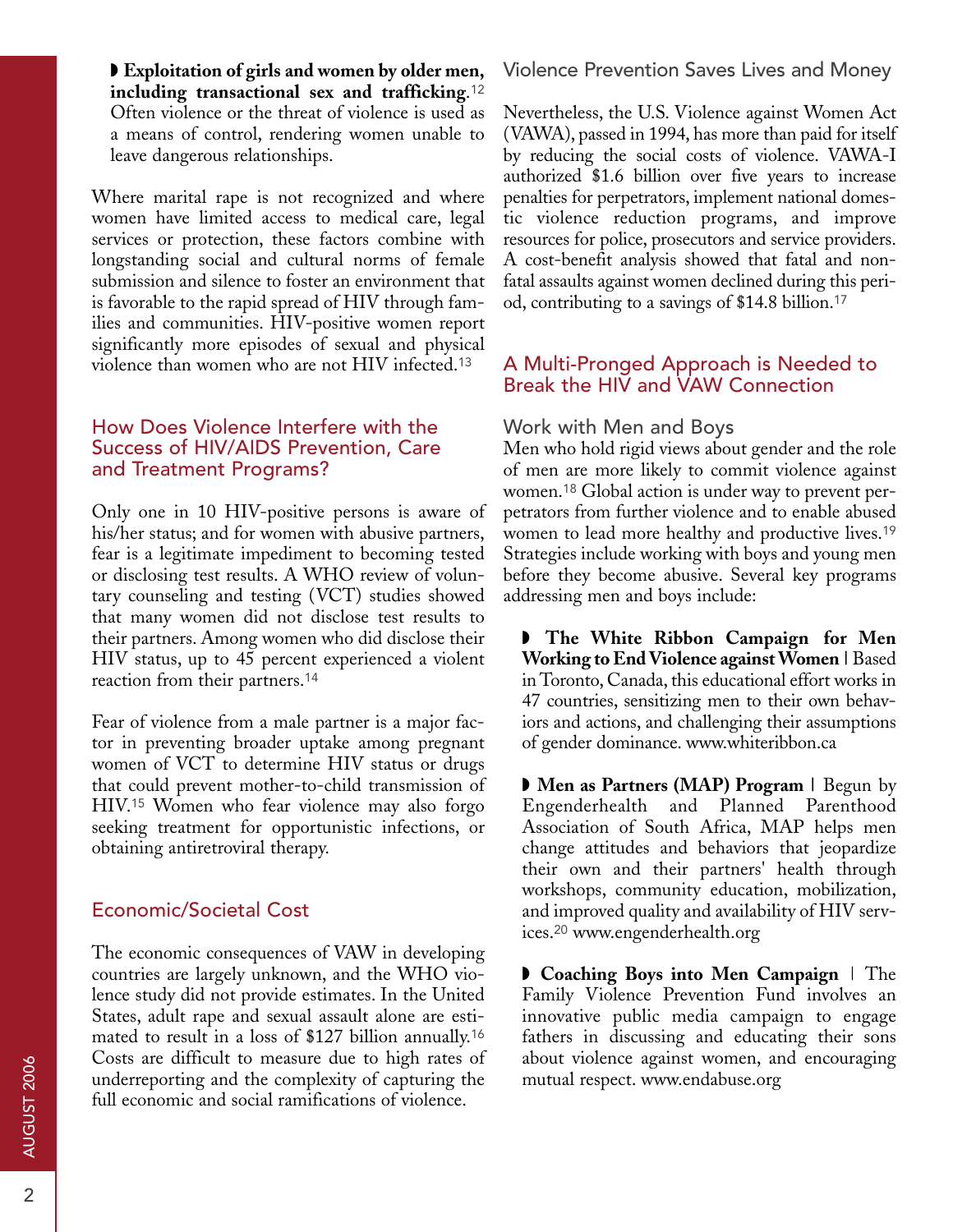◗ **Program H**, initiated by Instituto Promundo in Brazil, trains providers to help young men question the costs of traditional gender roles that encourage unhealthy lifestyles and risky behaviors, and to develop more equitable relationships with women.<sup>21</sup> www.institutopromundo.org

Assist and Empower Women Who are Victimized

Women who are victims of violence need immediate access to appropriate health care, legal services and economic resources. Reproductive health service providers are an important frontline resource for screening and referrals for victims of violence.<sup>22</sup> Law enforcement personnel must be sensitively trained on HIV risks and the appropriate response. Where risk of HIV infection is high, this should include a postexposure prophylaxis (PEP) for rape. A 28-day course of antiretroviral treatment, if begun within 72 hours of a rape, can significantly reduce risk of HIV.<sup>23</sup> Rape victims also need immediate provision of emergency contraception.

Multi-sectored Approaches

Upholding the rights of women and girls to live free of violence and coercion will assist the **President's Emergency Plan for AIDS Relief (PEPFAR)** and

other donor-driven programs to meet their HIV/AIDS prevention goals.

◗ **Educate girls** | Better educated women have later sexual debut, greater HIV prevention knowledge, fewer sexual partners and higher rates of condom use. If every child received a complete primary education, at least 7 million new cases of HIV could be prevented in a decade.<sup>24</sup>

◗ **Improve economic security for women** | Microcredit programs empower women by giving them control over financial resources. Assuring women's rights to inherit land and other economic goods helps prevent financial destitution and economic vulnerability. To avoid increased domestic violence as a consequence of growing financial autonomy for women,25,26 violence prevention must be addressed in micro-credit programs.

◗ **Mobilize communities to show zero tolerance for violence against women** | Violence as punishment for "misbehavior" is often considered acceptable by both men and women. Through collective action, communities have successfully countered violence in their midst.<sup>27</sup>

◗ **Support research on microbicides** | Female-controlled methods, once developed and disseminated, would improve the ability of vulnerable women to protect themselves from HIV.

## GLOBAL HEALTH COUNCIL URGES THE FOLLOWING MEASURES

Ensure that violence against women is explicitly addressed in health and development programs sponsored by the U.S. government, both in the United States and abroad.<sup>28</sup>To this end, the Council urges the passage of an international VAWA bill.

2. Support and uphold the Convention on the Elimination of All Forms of Discrimination against Women (CEDAW) enacted in 1979. The United States has yet to sign the Convention, which has been ratified by 183 countries.

3. Train health providers and counselors in screening for client's experience of violence, in

protecting the client's rights to privacy and confidentiality, and in sensitively involving men in couple counseling. Cross-train providers working in violence and HIV fields with those working in sexual and reproductive health.

4. Protect women's legal and human rights, increase their economic security, enforce penalties for marital rape, and provide safe havens for women subjected to violence.

5. Fund research and violence prevention programs, particularly those working with men and boys, and those that empower girls and women to have control over their reproductive and sexual health.